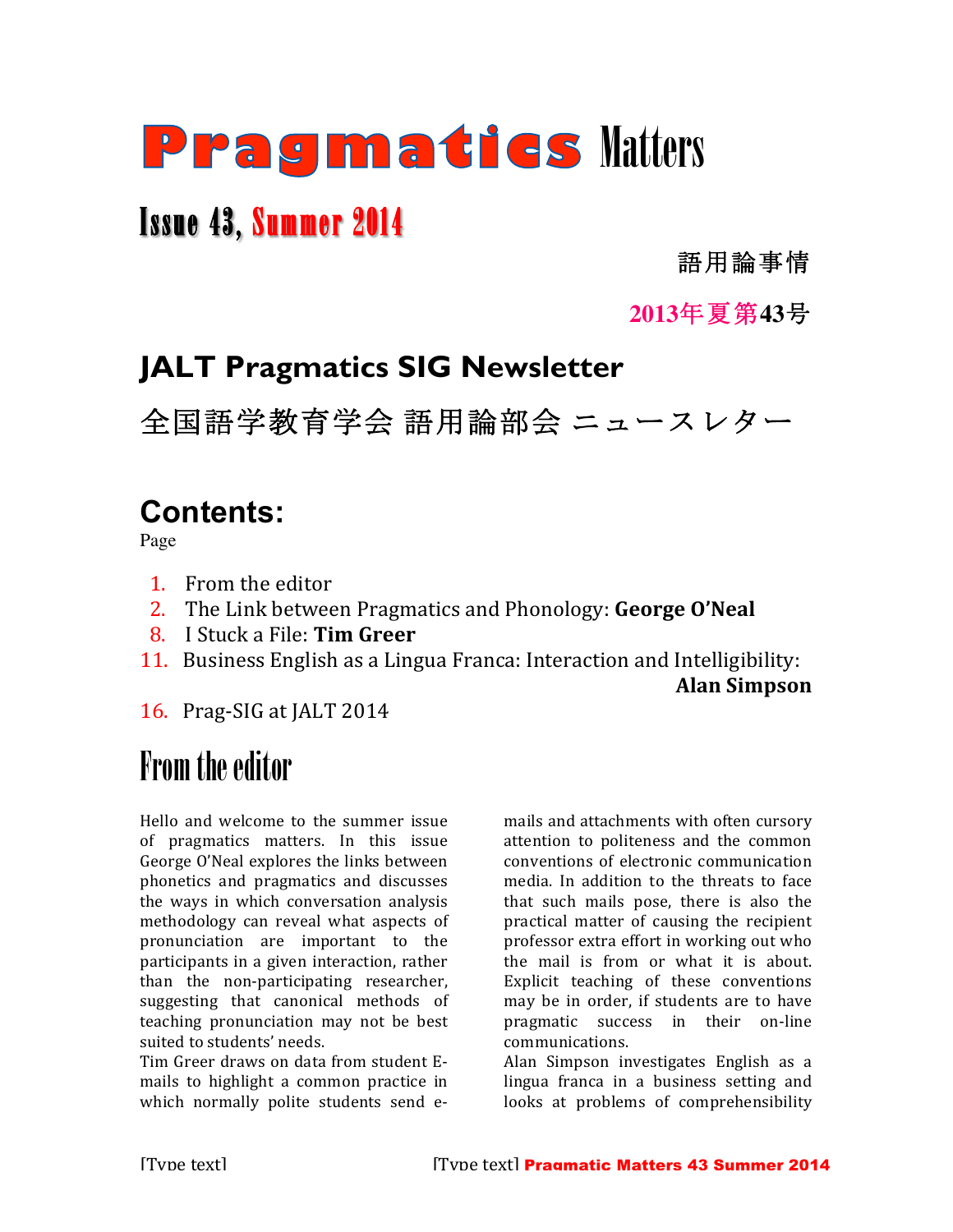and intelligibility and the different ways that native speakers and non-native speakers often go about making sense of utterances. He concludes by detailing transcript writing activities to help learners develop a finer-grained understanding of English pronunciation variables. 

I hope that you find the articles stimulating.

On another note, JALT 2014 is just around the corner and the Prag-SIG membership have been active in preparing a variety of interesting presentations. Follow the link

below for a full list of the Prag-SIG presentations. If you are planning to attend any of the Prag-SIG talks at JALT, why not write a review for members who couldn't be there? Contact me at the address below with any submissions and they can appear in the next issue. Likewise, if you attend any other conferences that have presentations that you think would be of interest to our membership, or if you are involved in any events, drop me a line and you can share your experience and insights with the membership at large.

### **The Link between Pragmatics and Phonology**

#### **George O'Neal**

Niigata University

cerebralabstraction@gmail.com

No aspect of English teaching has been subject to greater ideological and pedagogical whims than English pronunciation. From the drill  $\&$  kill pronunciation mimicry of the Audiolingual method, the psychological vagaries of Suggestopedia, to the superlative importance of intonation espoused within the suprasegmental school, and the openmindedness of the English as a Lingua Franca pronunciation paradigm, few aspects of English teaching are as subject to directional shifts as pronunciation. Although each of the above mentioned schools of thought contain wildly different ideological viewpoints and methodologies, they all agree that pronunciation should at least be "intelligible." Of course, how each school defines intelligibility and assesses intelligibility varies as much as their ideologies, so the definition of key terms is warranted here.

First, let's define intelligibility. A simple way to describe intelligibility is the extent to which speech is understood (Munro, Derwing, & Morton, 2006). This is different than comprehensibility, which is the subjective assessment of how difficult or easy speech is to understand (Isaacs & Trofimovich, 2012). Speech can be subjectively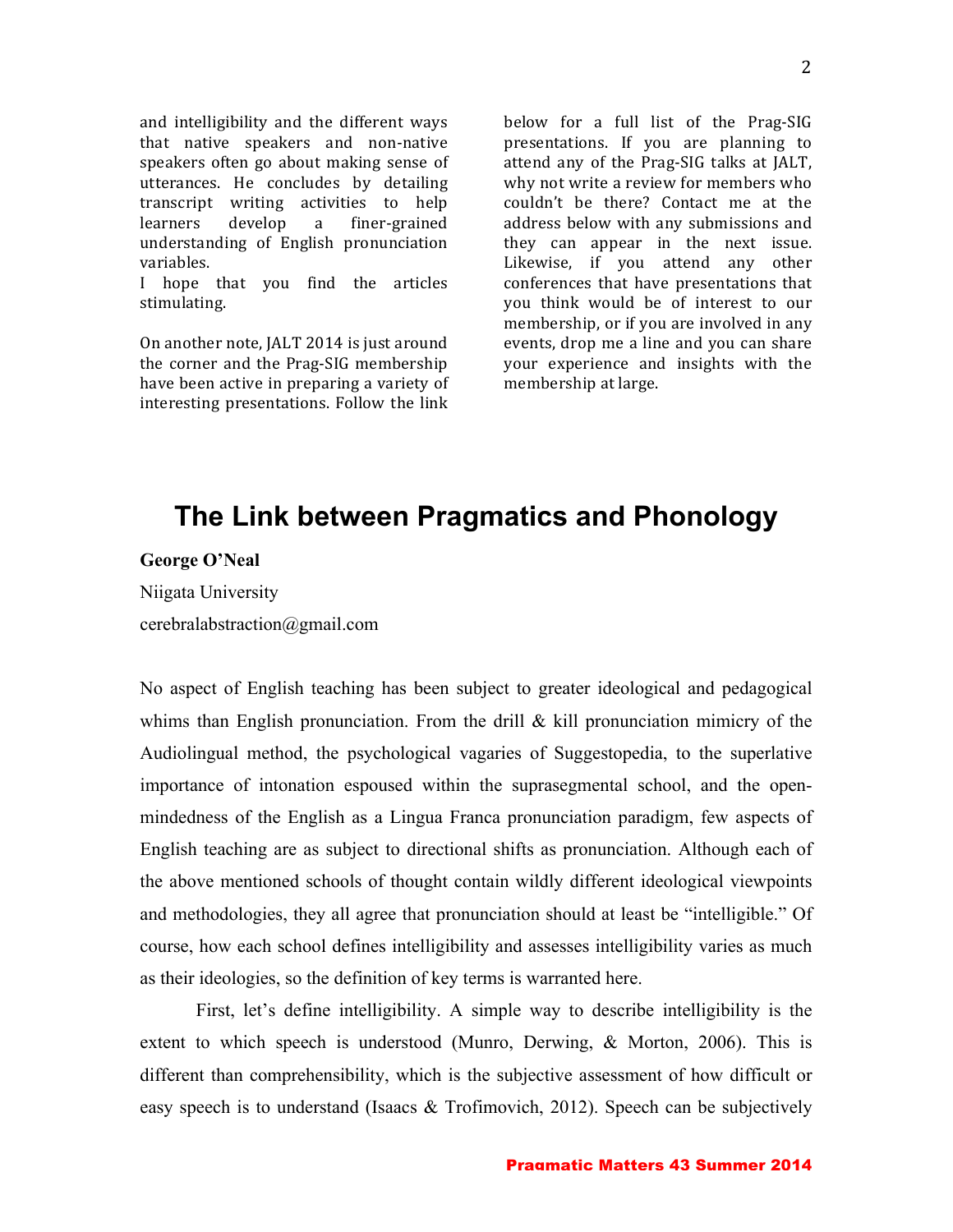easier to understand and subjectively more difficult to understand. However, one might assume that this dichotomy between intelligibility and comprehensibility is a distinction without a difference. After all, wouldn't speech that is subjectively easy to understand also be more intelligible? Wouldn't speech that is subjectively difficult to understand be less intelligible? Munro & Derwing's (1995) seminal finding was that subjectively difficult to understand speech could be highly intelligible. That is, even though an interlocutor might have found the speech strange and unfamiliar, that does not mean that the interlocutor was incapable of understanding what was said.

The next question is how to assess intelligibility—and this is where pragmatics can help phonology. Munro & Derwing's (1995) seminal study used a dictation assessment of intelligibility in which participants were tasked to write recorded speech in standard orthography. The idea behind a dictation assessment of intelligibility is that the proportion of words spelled with standard orthography indexes the intelligibility of the entire message. So, if a participant spelled fifty percent of the words in standard orthography, the researcher would claim that the message was fifty percent intelligible. Maybe dictation assessments measure intelligibility in some way. I wouldn't deny that. But they do have the unfortunate problem of assessing speech that was not designed for the interlocutor. In other words, dictations take speech that was designed for someone else and have other people assess it. In fact, most speech samples in studies that utilize dictation assessments are not designed for anyone at all and are created for the sole purpose of research (e.g., Gass & Varonis, 1984). In the rare cases that dictation speech is taken from natural speech, the dictation assessment, no matter how intelligible or unintelligible, does not inform us if the intended recipient of the message understood the message.

Many scholars have recognized the limitations inherent in the dictation assessment of intelligibility, and have proposed alternative assessments. Some scholars have proposed the use of comprehension questions, and have claimed that the degree to which the answer can be correctly answered indicates the degree of intelligibility (Smith & Bisazza, 1982). Other scholars have claimed that cloze tests work on similar principles (Smith & Rafiqzad, 1979). But all of these types of assessment suffer the same kinds of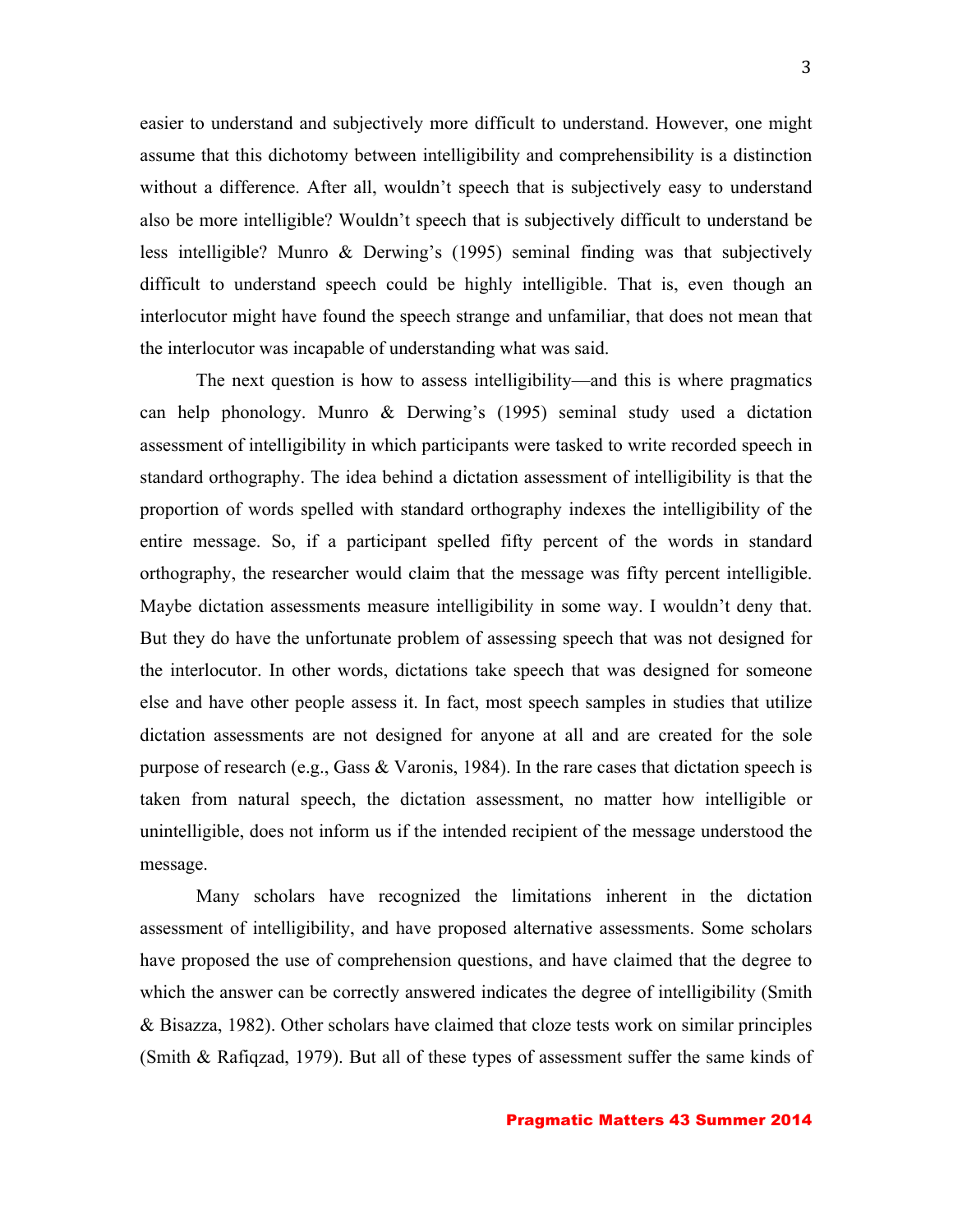problems as the dictation assessment—they do not tell us how intelligible the message was to the intended recipient.

Recognizing this problem, other scholars developed other methods to determine intelligibility. Jenkins (2000) developed a method in which she recorded people speaking during a class activity, identified locations of intelligibility breakdown, and then interviewed them after the activity to determine why intelligibility broke down at certain points in their activities. But Jenkin's methodology is also laden with potential problems. The first is that the class activity she used as data was a gap-fill map direction activity in which the importance of pronunciation was increased. This is a problem because most of life is not filled with situations in which minimal pair pronunciation differences are critical. How important do you think the phonetic difference between "pen" and "pin" is when someone is asking you for ink-based writing utensils? I doubt you would have absolutely no idea about the other person's intentions. Furthermore, there could be something very intimidating about a teacher asking a student why he or she did not understand something in a post-activity interview. Last, how well students remember everything about previous interactions, especially phonetic details, is another potential problem.

Is there a way to assess intelligibility as it happens so that a researcher is not dependent on post-activity interviews? Is there a way to assess intelligibility that reveals which aspects of phonology were consequential to the progression of the interactants' dialogue? There is. Although conversation analysis was not designed to handle phonological details, it can (Matsumoto, 2011). Conversation analysis is the study of how interactants make meaning from utterances *in situ*, and, of course, phonology is often related to that endeavor (Schegloff, 2007). That is, interactants can demonstrate what aspects of phonology matter for the maintenance of intelligibility during the interaction.

The following example is a short extract from a Skype conversation recorded between a Japanese speaker of English and a Chinese speaker of English. In the following example, Kazuki, a pseudonym, who was a male Japanese university student at the time of the recording, is telling Yan, also pseudonym, who was a female Chinese exchange student at the time of the recording, about when he lost his glasses, which leads to the following exchange. The manner in which the two students adjust pronunciation to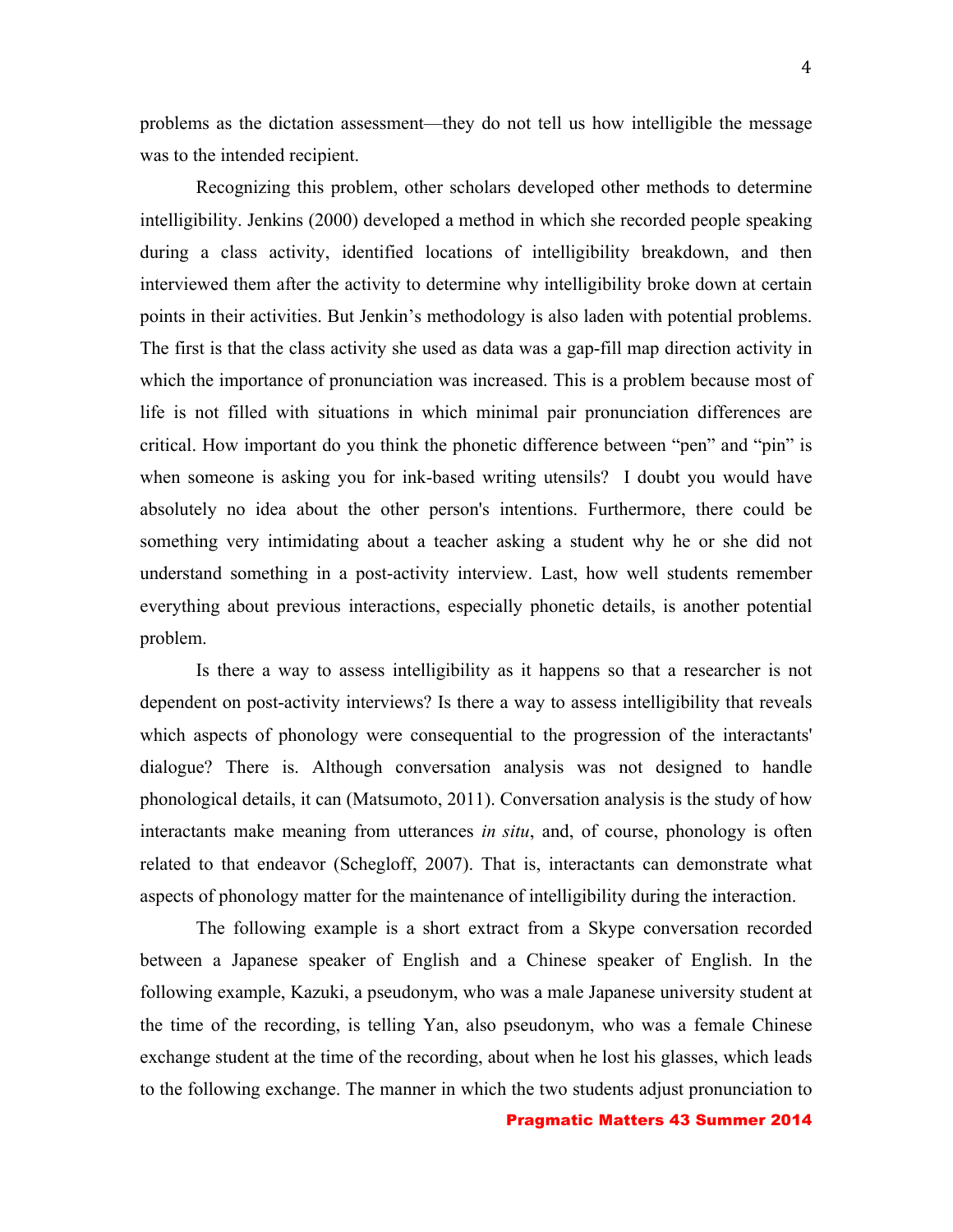make an unintelligible word into an intelligible word manifests which aspects of the phonology were critical for the maintenance of pronunciation intelligibility between these two English speakers. Simultaneous speech is in braces and words subject to repair are rendered in the International Phonetic Alphabet and brackets.

| $\mathbf{1}$   | Kazuki: | when I was in my room.                                                |
|----------------|---------|-----------------------------------------------------------------------|
| $\overline{2}$ | Yan:    | $\{$ yeah. $\}$                                                       |
| 3              | Kazuki: | {uh I::} suddenly rearize I:::: $(0.1)$ I need to fine my [græsiz].   |
| 4              |         | (0.1)                                                                 |
| 5              | Kazuki: | because I couldn't find it in my on my sight- in my sight.            |
| 6              |         | (2.0)                                                                 |
| 7              | Kazuki: | so:::: uh I tried to:: uh                                             |
| 8              |         | (0.5)                                                                 |
| 9              | Kazuki: | uh so I tried to find my [græsiz] but I couldn't and finally:,        |
| 10             | Yan:    | you- you tried to find your what?                                     |
| 11             | Kazuki: | uh my- my [græsiz].                                                   |
| 12             | Yan:    | $[glassız]$ ?                                                         |
| 13             | Kazuki: | $[glassz]$ .                                                          |
| 14             | Yan:    | [glæsiz]. oh. yes.                                                    |
| 15             | Kazuki: | yeah. uh so:: I tried my [glæsiz] but I couldn't fine it and uh::: an |
| then:::        |         |                                                                       |
| 16             |         | I rearized I already wore it.                                         |
| 17             | Yan:    | you have you have uh wear your [glæsiz].                              |
| 18             | Kazuki: | yeah. yeah.                                                           |
| 19             | Yan:    | on your head.                                                         |
| 20             | Kazuki: | yeah. yeah.                                                           |

Kazuki proceeds to relay his story to Yan until line 10, in which Yan first manifests both that communicative trouble has occurred and that intelligibility has faltered. Yan problematizes the noun phrase after "find my," and this catalyzes a repair sequence. In line 11, Kazuki attempts to repair the lack of intelligibility and states "uh my- my [ɡɾæsɪz]." In line 12, Yan offers [ɡlæsɪz] as a candidate repair pronunciation, substituting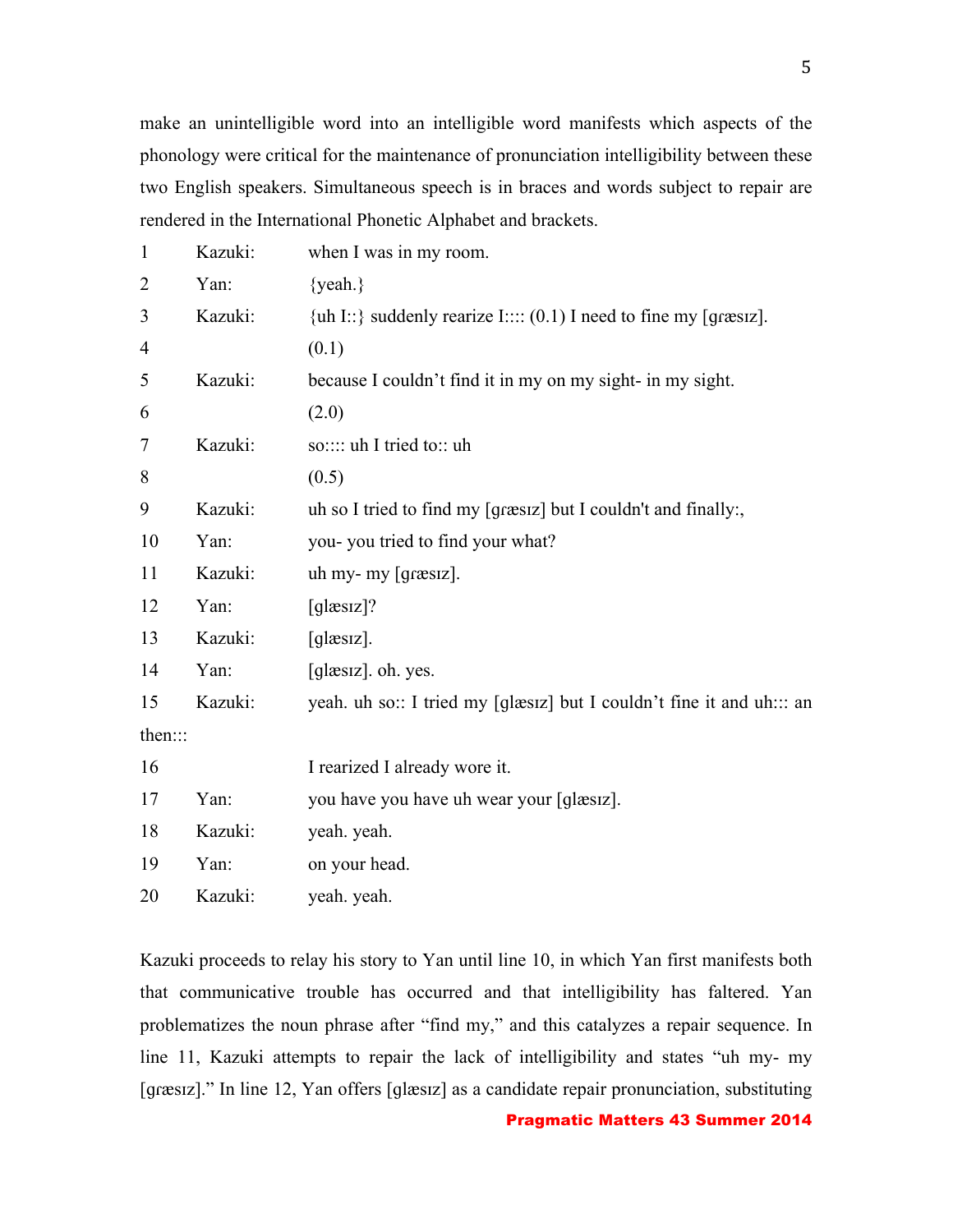the flap  $\ell r$  phoneme with a  $\ell l$  phoneme. In line 13, Kazuki repeats the [qlæsiz] pronunciation, to which Yan orients as an affirmation of her candidate repair pronunciation in line 14, and then deploys the discourse marker "oh," which displays a claim that intelligibility has been restored. In lines  $15{\sim}18$ , Kazuki completes his telling, and Yan displays uptake in line 19, which manifests that the superordinate telling-receipt sequence and the embedded repair sequence have been brought to a successful completion. This example demonstrates that the substitution of the flap /ɾ/ phoneme for the /l/ phoneme restored intelligibility. This is phonemic repair, the strategic adjustment of pronunciation to make an unintelligible pronunciation intelligible.

The attempt to use conversation analysis for phonology studies has not been greeted with enthusiasm by the phonology community. Indeed, one of the leading journals of the phonetics and phonology community, *The Journal of Phonetics*, is replete with the writings of traditionalists who belittle the application of conversation analysis to phonology, and defend the continued usage of traditional methodologies to determine phonological truths. An exemplary member of the traditionalists is Yi Xu, who penned a long jeremiad against conversation analysis in the Journal of Phonetics. Xu (2010) even complains that the assumptions that underline conversation analysis have attained the status of biblical gospel among some linguists, and if there is anything that Xu should *not* be accused of is tenaciously professing old beliefs that have ceased to be relevant to the modern world.

In spite of the protestations of Yi Xu and others in the field, conversation analysis can save phonetics and phonology from itself. And it needs saving. Most phonology studies are premised on the idea that minimal pair studies are the only way to reveal phonetic praxis, but examples of actual interaction hardly ever contain instances of the phenomena that phonetic specialists are interested in; in other words, phonology has become the study of the esoteric with little practical value. Conversation Analysis, however, allows a direct window into the phonological praxis that matters to the participants themselves; a phonology conducted through Conversation Analysis can reveal the phonetics that are consequential to the progression of communication and is therefore a practical phonetics. In a word, an eclectic approach to phonetics, which utilizes conversation analysis to reveal the phonological components people orient to as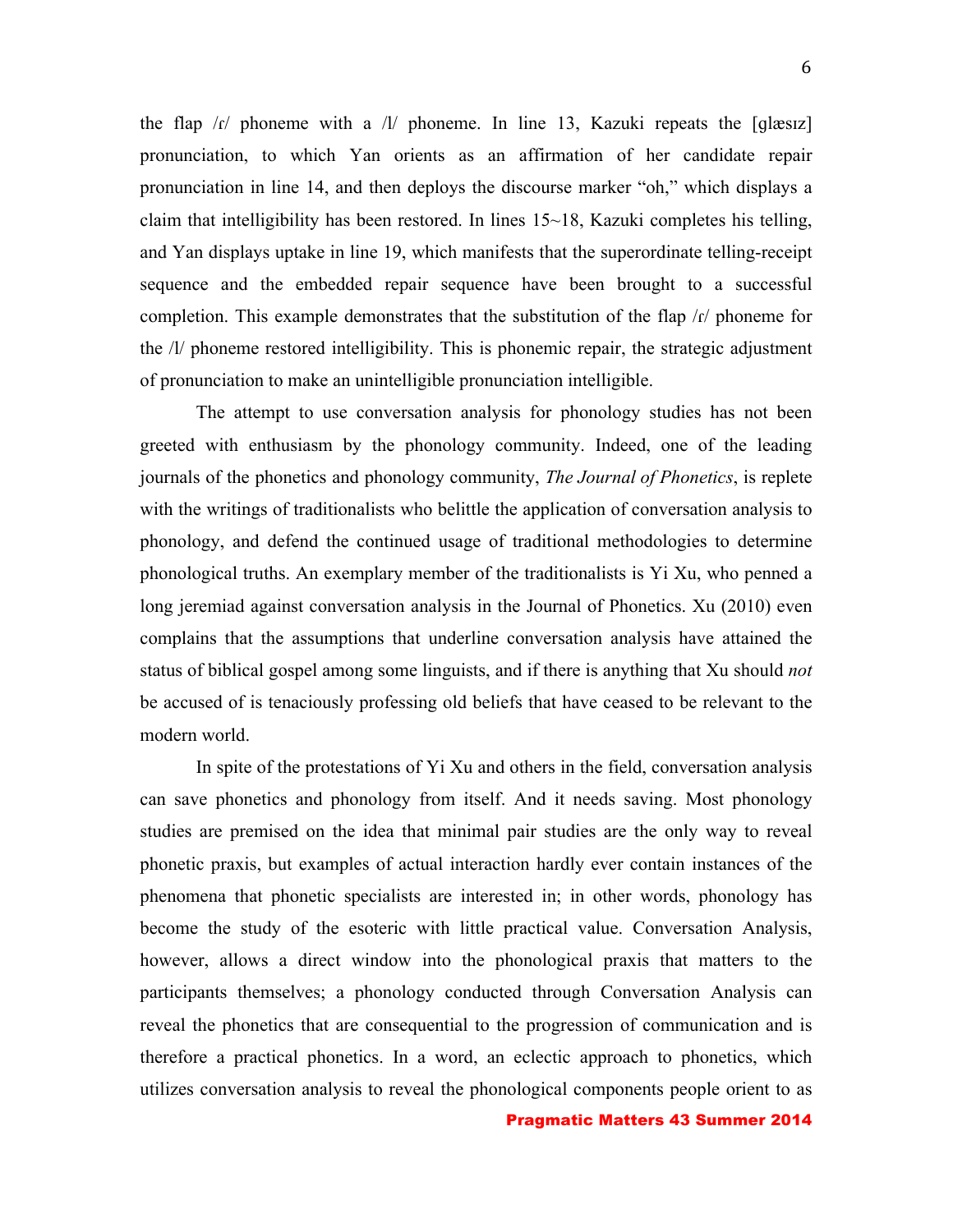significant, rather than what the researcher pre-determines as important, is a better way to advance the study of pronunciation.

#### References

- Gass, S., & Varonis, E. (1984). The effect of familiarity on the comprehensibility of nonnative speech. *Language Learning, 34* (1), 65-89.
- Isaacs, T., & Trofimovich, P. (2012). Deconstructing comprehensibility: Identifying the linguistic influences on listeners' L2 comprehensibility ratings. *Studies in Second Language Acquisition, 34*, 475-505.
- Jenkins, J. (2000). *The Phonology of English as an International Language*. Oxford: Oxford University Press.
- Matsumoto, Y. (2011). Successful ELF communications and implications for ELT: Sequential analysis of ELF pronunciation negotiation strategies. *The Modern Language Journal, 95*, 97-114.
- Munro, M., & Derwing, T. (1995). Foreign accent, comprehensibility, and intelligibility in the speech of second language learners. *Language Learning, 45* (1), 73-97.
- Munro, M., Derwing, T., & Morton, S. (2006). The mutual intelligibility of L2 speech. *Studies in Second Language Acquisition, 28,* 111-131.
- Schegloff, E. A. (2007). *Sequence Organization in Interaction*. New York: Cambridge University Press.
- Smith, L., & Bisazza, J. (1982). The comprehensibility of three varieties of English for college students in seven countries. *Language Learning, 32*, 259-270.
- Smith, L., & Rafiqzad, K. (1979). English for cross-cultural communication: The question of intelligibility. *TESOL Quarterly, 13* (3), 371-380.
- Xu, Y. (2010). In defense of lab speech. *The Journal of Phonetics, 38*, 329-336.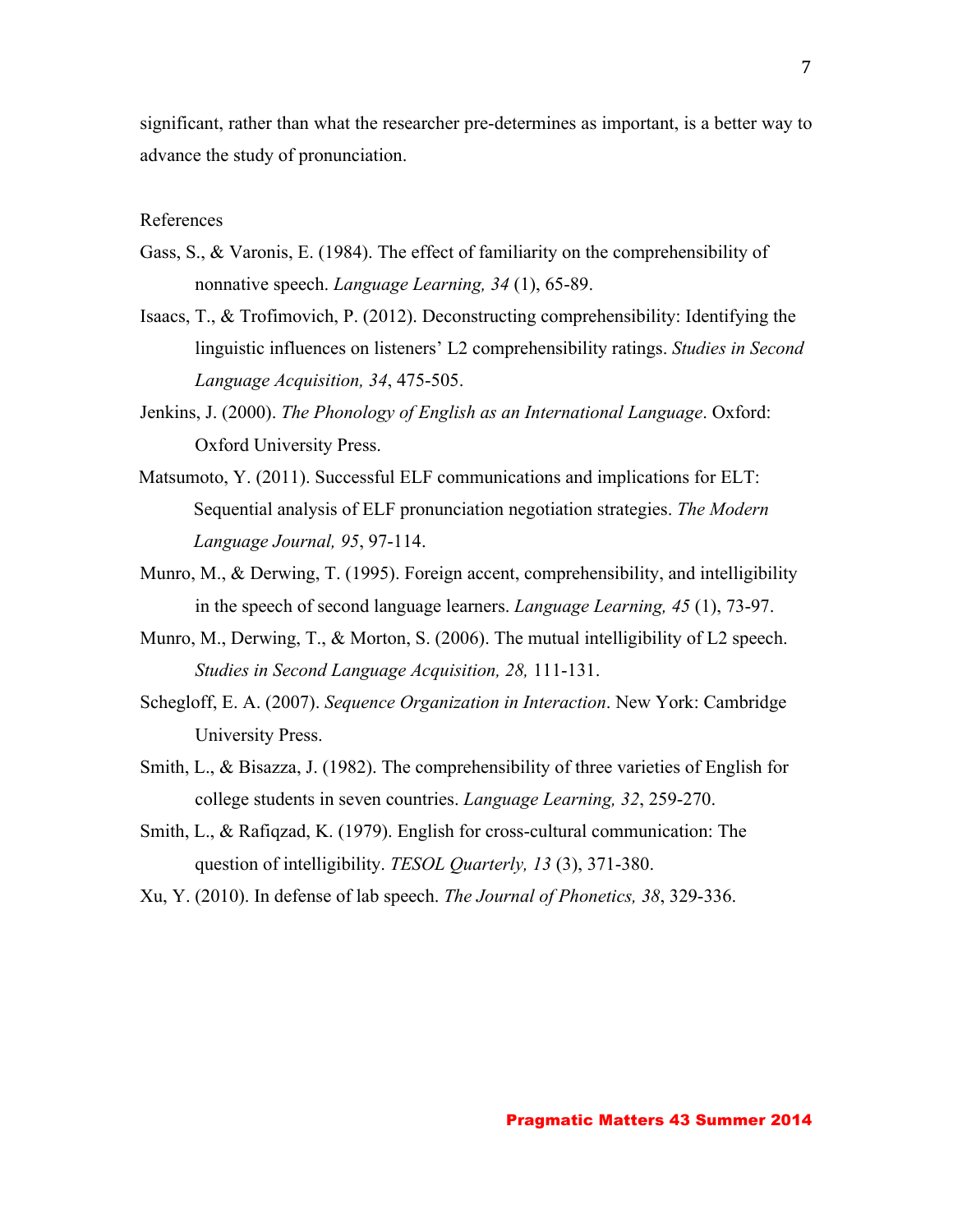### **I stuck a file. Please check my drafts: (Im)politeness in student email messages**

#### **Tim Greer**

Kobe University

Sometimes an email from a student writing in his or her second language has the potential to irk the reader; we can live with syntactic or lexical limitations, but pragmatic failure often provokes a visceral response that is hard to ignore. I experienced this recently when two of my first-year classes sent me drafts of their academic papers to read. Although I know them to be typically polite students, the short, sharp tone of their emails left me wondering about their social competence.

The requests they wrote consisted of blunt sentences like, "I stuck a file. Please check my drafts". One in five of the students did not write any message in the body of the email at all. The sending of a draft implies an imposition (of time and effort) within an asymmetrical relationship (from a student to a teacher), so according to politeness theory the senders should have been using a formal register to initiate the request. In fact, only one in four wrote a request in the message at all. As outlined in table 1 below, these requests were typically worded as variations of the formulation "Please check it".

*Table 1*: Student emails including direct requests\*

| $\mathbf{1}$   | Hello, Dr. Greer, this is my literature leview. If you reply to me, please send to   |
|----------------|--------------------------------------------------------------------------------------|
|                | the next address (email address). Thank you for reading. (Name in kanji)             |
| $\overline{2}$ | Dr. Geer Please read it, thank you for your great support. Usually, I don't use      |
|                | this address. If you replay me, please maill. (email address)                        |
| 3              | I stuck A file. Please check my drafts.                                              |
| 4              | Hello.I arrived at the class at 10.I'm sorry to be late.I put my report in your box, |
|                | so please receive it.                                                                |
| $5^{\circ}$    | Hello, Dr. Greer. I'm (name), your student in (class). I add my report to this e-    |
|                | mail. Please check it.                                                               |
| 6              | Mr. Greer,                                                                           |
|                | I am writing this email to send you my paper.                                        |
|                | Please check it.                                                                     |
|                | Sincerely,                                                                           |
|                | (name)                                                                               |
| $\overline{7}$ | My name is (name), (class). I will send my electric version paper. please check it.  |
| 8              | Dear Professor Tim Greer, I will attach the report to this email. Please check it.   |
|                | (Name)                                                                               |

\* The requests have been highlighted in bold. All punctuation and spelling has been left in its original form. Identifying features have been removed but their gist has been given in parentheses where it appeared in the original.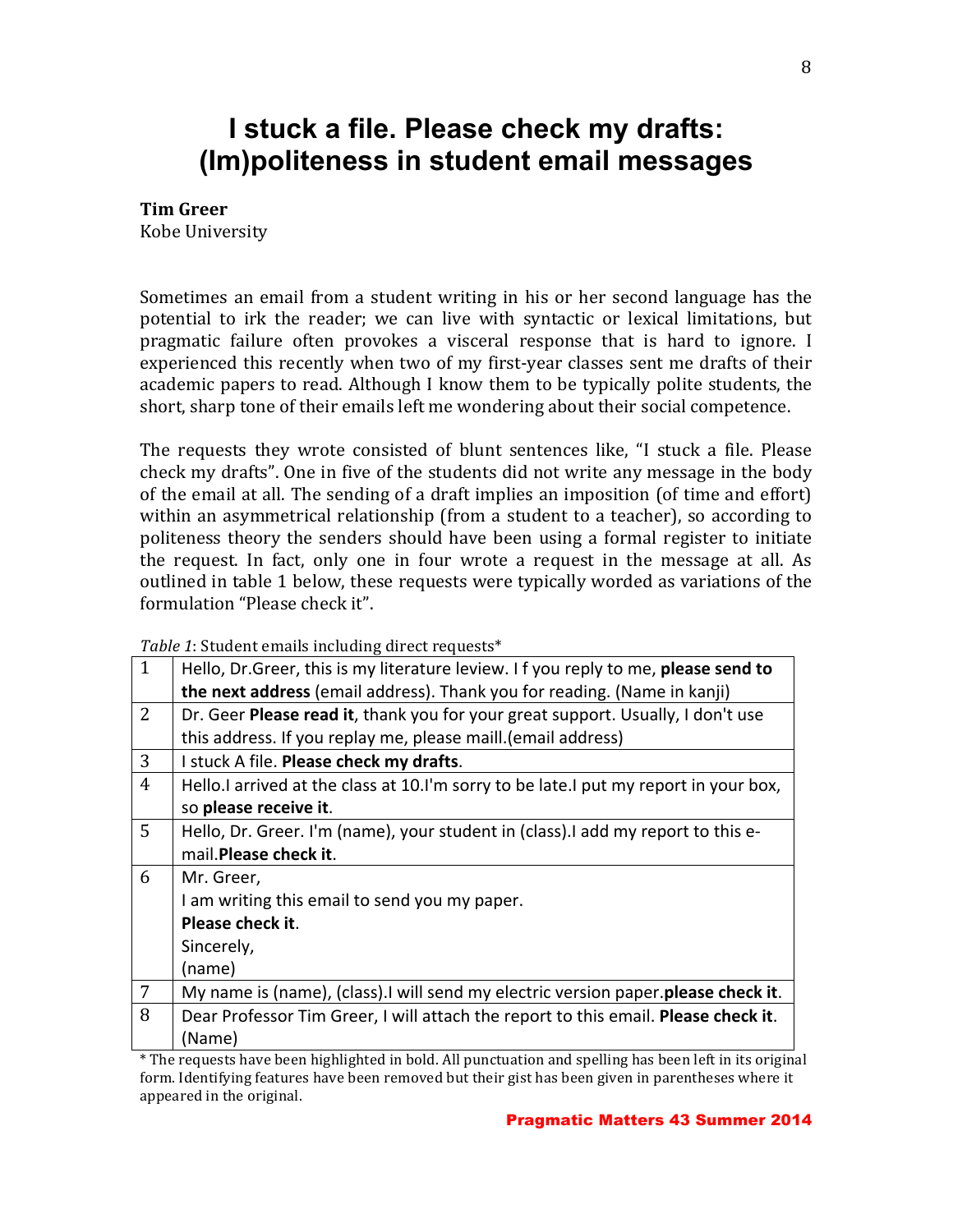Only 16 out of 29 (55%) wrote their name in the body of the email somewhere, while only eight  $(27.5%)$  identified the class they were in. However, one of these names was in Kanji and one student wrote his class, name and student number in the body of the email and nothing else; while this is definitely all the information  $I$ needed, it is lacking somewhat in politeness.

Many of the students did not follow basic letter-writing conventions at the start of the email. Two out of three failed to use a greeting or salutation like "Hello" or "Dear". In addition, only  $41\%$  of the students used my name at the beginning of the email, but when they did it was usually with an address term (such as Mr., Dr. or Prof.) and only one student called me by my first name. Typically American speakers of English would be more likely to use an address term when writing to a professor, but in Australia (where I was raised) we often call professors by their first names so I personally found these greetings to be a little formal. That being the case, they often jarred with the abrupt directives that came after them, such as No. 2 in Table 1 above, "Dr. Geer Please read it" (sic). As recent online articles have shown (Gulliver, 2014; Schuman, 2014), the issue of what students should call their professors is not just a difficult one for non-native speakers.

Only one student clearly identified the reason for sending the email, "I am writing this email to send you my paper" (Table 1, No.  $6$ ). More commonly they simply stated that they were sending the draft, and this seemed to serve as an implied request. The examples in Table 2 were typical.

| 1              | Mr. Greer, I'm (name). I'm a member of (class). I give you my research paper.    |
|----------------|----------------------------------------------------------------------------------|
| 2              | I'll send you my final report.                                                   |
|                | Thank you.                                                                       |
| 3              | Dr. Greer, This is my electronic version of my final draft. (Name)               |
| $\overline{4}$ | This is a paper of Reading class in (class). (student no. Name, Kobe Univ)       |
| 5              | This is my report. (Name, Name repeated in Kanji)                                |
| 6              | Dear Pro. Greer I have attached my final report to this e-mail. (Kobe University |
|                | Faculty Student no. Name)                                                        |

*Table 2*: A selection of student emails with implied requests

Some students seem to carry out this function with the future tense resulting in sentences like "I will hand in my report" or "I'll send you my final report", even though they were attaching the draft to the email at that time. At some level this may be a simple grammatical issue, but it also has the potential to lead to pragmatic misunderstanding because such phrases sound more like a future promise rather than a current request. A more commonly used form would be the past perfect tense (as in Table 2, No. 6) or the present continuous tense, such as "I am sending you a copy of my paper".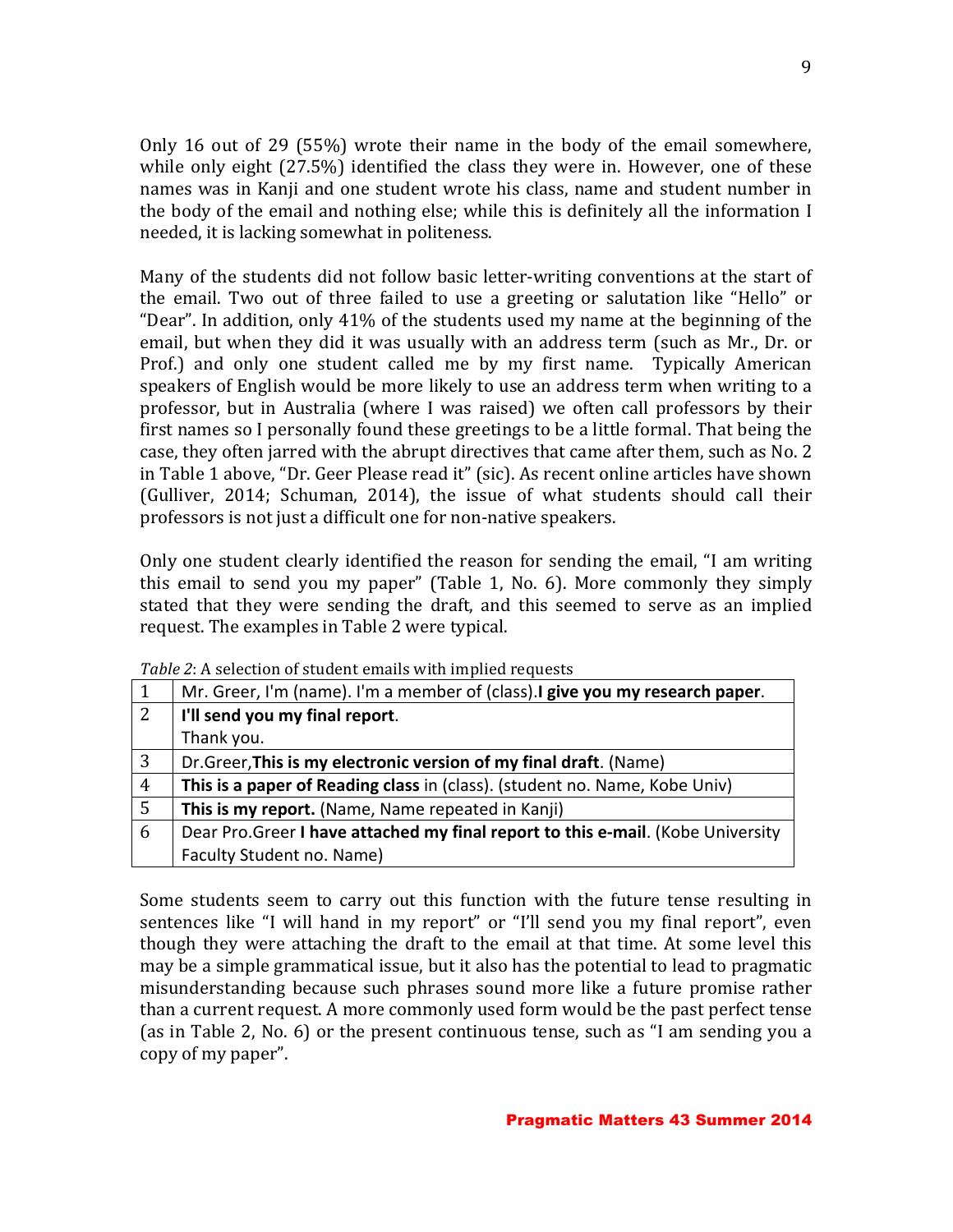Finally, four of the emails (just  $14\%$ ) had a message of appreciation, such as "Thank you for reading", "Thank you for your support" or simply, "Thank you". These naturally tended to be those that I did not feel were impolite. Ouite apart from the sentiment they expressed, these phrases worked to extend the message beyond just the business of submitting the attachment resulting in a generally longer email. They also served as a closing so that the messages did not seem as curt.

It could be just that I am getting crotchety in my middle-age, but since each of the attachments on those email represented a good deal of time and work to me I began to feel that they should have been delivered with a little more respect. The emails that did not include any message rankled me the most. I was also intrigued about how messages that consisted only of "Please check it" could make me feel put out even though they had the word please in them. There was something about their brevity that seemed rude despite their use of a polite request. It could be that young Japanese people are used to using email as a tool for delivering files and therefore do not see the necessity of writing a formal request to go with them. Certainly I was aware the mails would be arriving so there was no real need for them to write an explanation. In addition it may be that I am placing my own understandings of politeness on to a genre that does not work that way in Japanese. I receive quite a lot of work related email where the writer does not identify him/herself in the body of the message. Finally, I am also undoubtedly to blame in part, since I did not specifically teach them how to write an appropriate email request. That is something I will make sure to rectify in next year's class.

#### **References**

Gulliver, K. (2014, March 6). Too much informality. *Inside Higher Ed*. Retrieved from http://www.insidehighered.com/views/2014/03/06/essay-problems-createdstudents-who-are-too-informal-professors

Schuman, R. (2014, March 13). That's "doctor instructor" to you. *Slate.* Retrieved from http://www.slate.com/articles/life/education/2014/03/what\_should\_students\_call

\_their\_college\_professors.html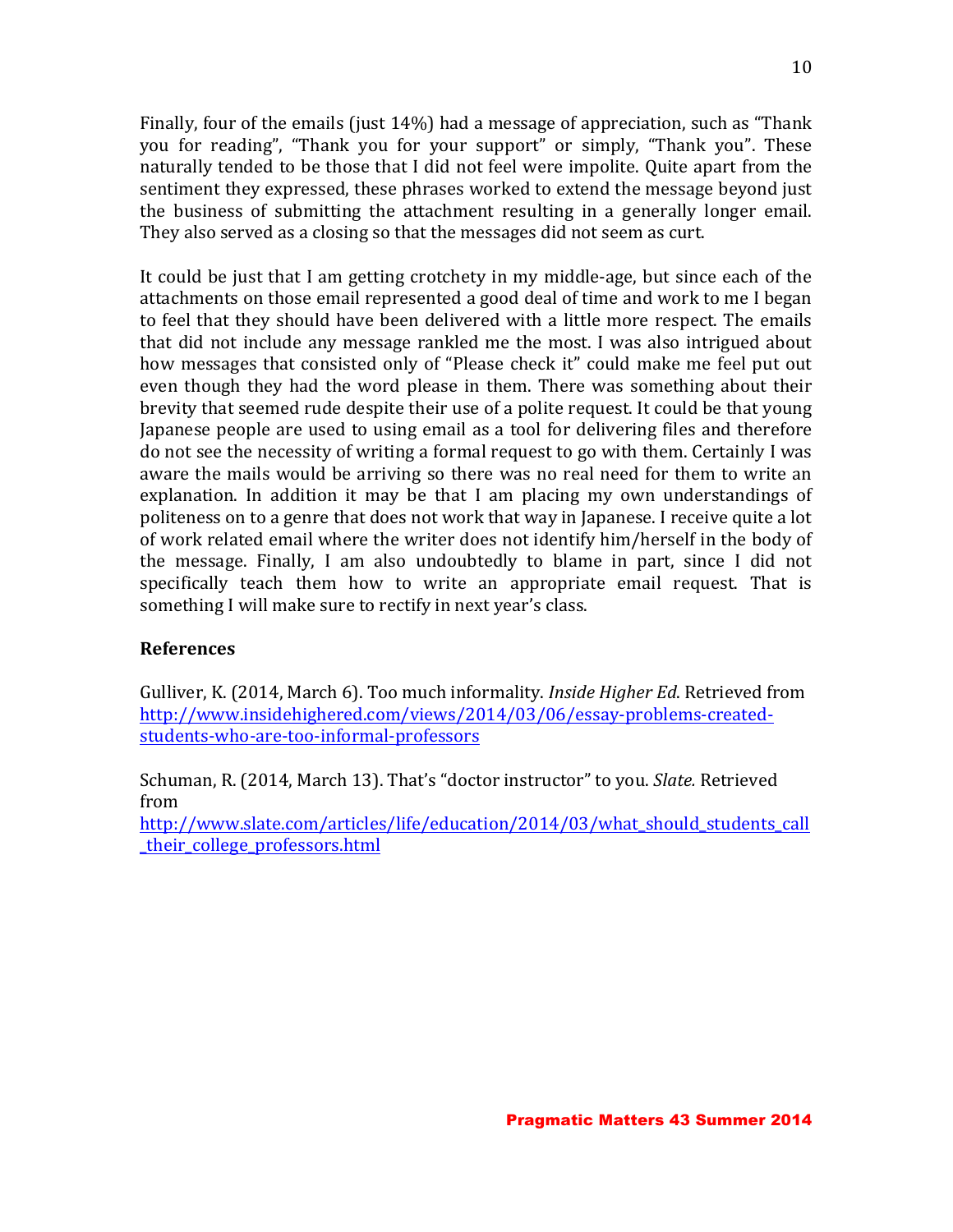## **Business English as a Lingua Franca: Interaction and Intelligibility**

#### **Alan Simpson**

Asahi Kasei Amidas,

#### **Abstract**

In this article, Alan Simpson, from Asahi Kasei Amidas, shows how he is trying to help his students to improve their listening and interaction skills. The Japanese students are researchers in a corporate environment, with a strong need to understand and communicate with their Chinese and American co-workers in English. They use audio files to check whether a Chinese researcher's pronunciation is intelligible, and then transcripts to discuss pronunciation patterns.

#### **Introduction**

Japanese contact lens researchers hold monthly video conference meetings and bi-annual face-to-face meetings in English with their foreign co-workers, as shown in figure 1.





**November 6<sup>th</sup> 2013, 6pm: California November 7<sup>th</sup> 2013, 9am:** 



#### **Japan**

**Figure 1: November 2013 video conference** 

There are American, Chinese, Filipino, and English members of staff working in California. The main problem for the Japanese staff is understanding the Chinese English accent. Therefore, the main research objective is to identify the listening problems, and develop pedagogical activities to improve their listening awareness and interaction skills.

"The understandability of any utterance, rather than being fixed by some abstract definition, depends upon the circumstances in which it appears" (Garfinkel  $\&$  Sacks 1970). Sacks also argued that the mechanism of tying that utterance to another through the use of adjacency pairs is an economical way of achieving intelligibility (Sacks 1990, Schegloff & Sacks 1973). However, English as a Lingua Franca (ELF) conversation has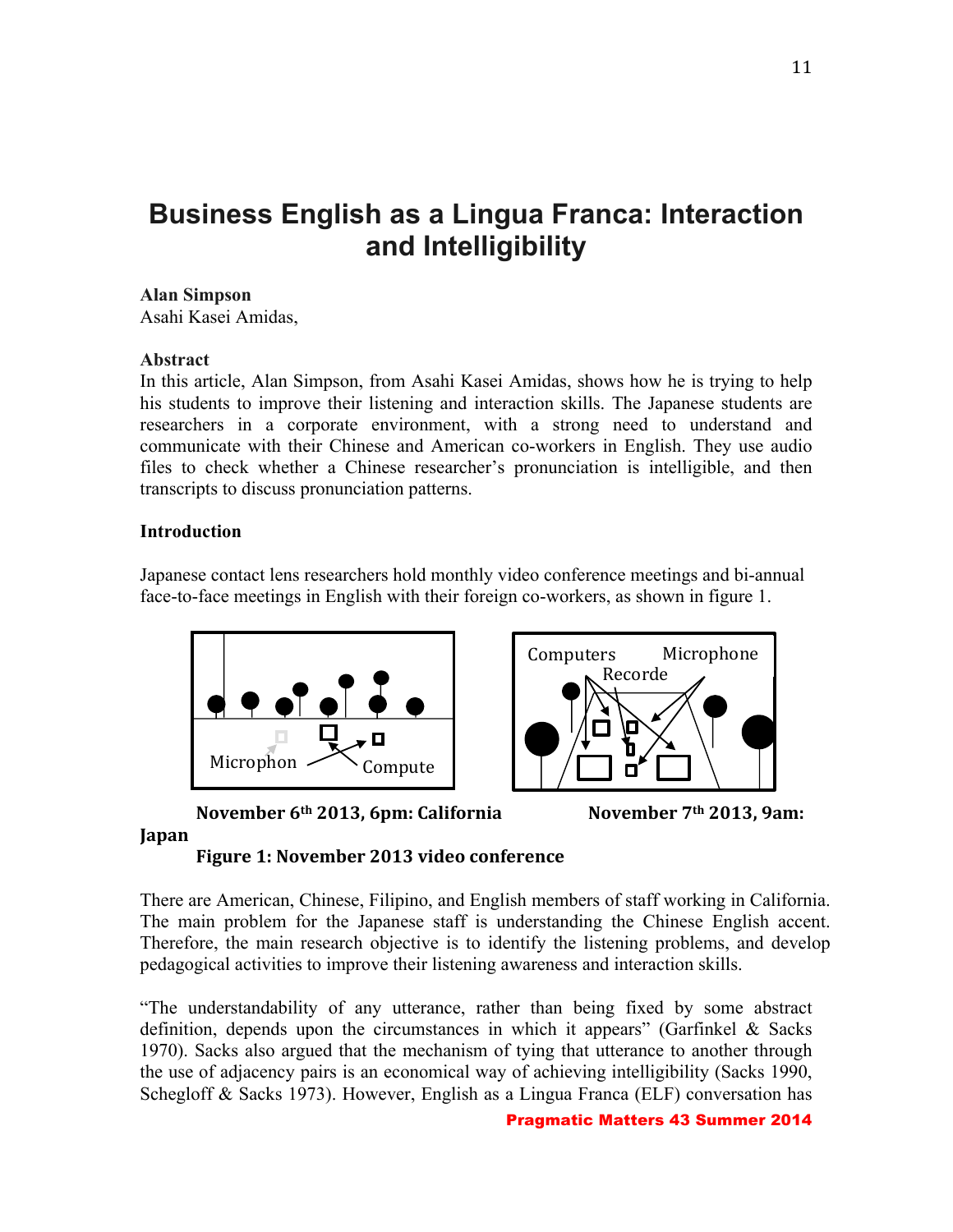"a type of spoken interaction within which participants typically make unidiomatic and non-collocating lexical selections, and where the talk throughout its duration is commonly 'marked' by dysfluencies, and by syntactic, morphological, and phonological anomalies and infelicities – at least as such aspects are recognized by native speaker assessments" (Firth, 1996). Therefore, straightforward adjacency pairs used by monolingual speakers may not be so economical for ELF speakers at showing intelligibility.

Furthermore, the institutional context may affect how participants enact the turn taking system, including: their ability to talk, provide response tokens, overlap, hesitate, make false starts, errors, and topical trajectories. This is due to the participants acting in a taskbased manner, with unequal involvement because of a certain agenda, teamwork or a difference in the knowledge level, (Heritage, 1997:169, 2004:230).

Therefore, it is important to understand the local context, and the functionality that is required, before building appropriate pedagogical approaches (Seidlhofer, 2011). This is a bottom-up approach instead of just making comparisons with how native speakers use English. The majority of native speakers do not speak Standard English so more focus should be put onto intelligibility and comprehension (Goh  $& Burns, 2012$ ). Intelligibility is the ability to recognize individual words or utterances, whereas comprehensibility is the listener's ability to understand the meaning of the word or utterance from the context (Smith & Nelson, 1985). Furthermore, according to Pickering (2006) and Jenkins (2002), native (NS) and non-native speakers (NNS) use different intelligibility and comprehension processes. Pickering said that NS comprehension of L2 speech is related to intonation, stress and rhythm, trying to pick out content words, and not focusing on the grammatical words. Whereas NNS focus is on segmental units, like vowels, consonants, or phonemes. So her conclusions are that NNSs are processing from the bottom up, and then trying to make the context fit the sounds or words they hear.

#### **Methodology & Analysis**

In this article I will focus on just one Chinese man's interview because he is the most difficult person for my students to understand, and this is the extent of my research to date.

Extract 1: KO, a Japanese member of staff, is interviewing H, the Chinese researcher. H has just read KO's slide and is talking about her English.

```
106. KO: Thank-you.
107. H: Yes. I just reed it, but even dou, you are writing dis 
108. way. Somovdem, the writing-
109. KO: Hmm
110. H: is nawt vewy good.
111. KO: Mmm. Yes, ((laughs))
112. H: Maybe, de people here, [dey didn't [write in dis way,
113. KO: [uh-huh [mm 
114. H: Bud no madder whad
115. KO: Mmm
```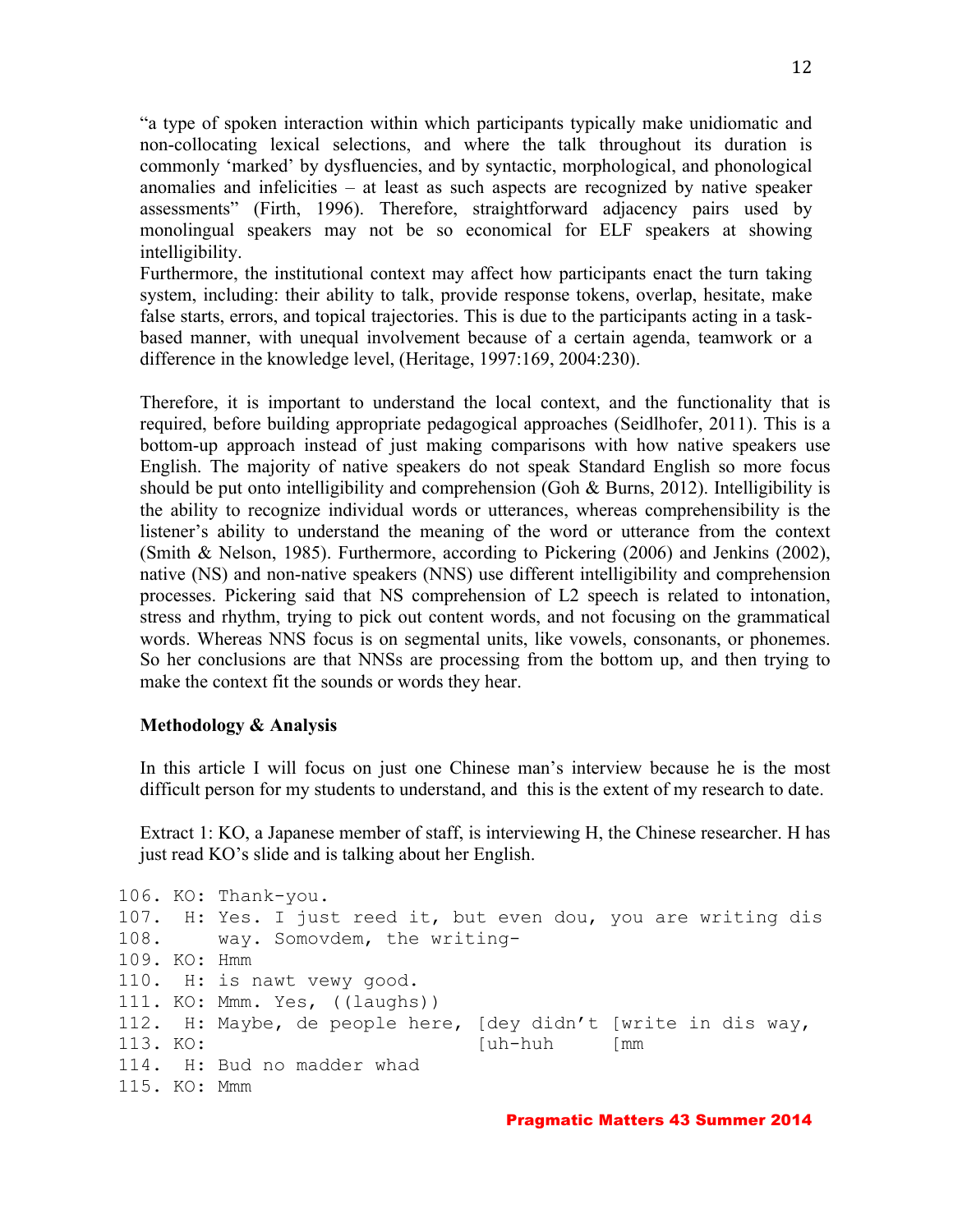116. H: Dey can understand, [whad you are [uh talking [aboud. 117. KO: [mm [mm [mm ] 118. H: Basically, we didnd pusue [(1.0) gramma, 119. KO: [mm 120. H: you need [vewy, vewy cowectly, no. 121. KO: [mm 122. H: You jus speak out,[whad you are dinking, 123. KO: [mm 124. H: and wha:d's de reason, and as long as you talk, 125. you'll lear[n from others, 126. KO: [mm 127. H: and then you can improve the English. 128. KO: Yeah 129. H: So, in fact, communica[tion is impotant, 130. KO: [mm 131. H: but de people mow focused on de contents. 132. KO: Mm 133. H: And as long as de contents of your presen[tation, 134. KO: [mm 135. H: it's vewy clear 136. KO: Mm 137. H: People can reed it. 138. KO: Mm 139. H: People can understand it. 140. KO: Mm 141. H: And that's wital, [right? 142. KO: [mm 143. H: Yeah. 144. KO: Thank-you ((laughs))

This shows some of H's pronunciation features. In the classroom, KO said that she understood about 70-80% of what was said, (using ethnographic interviews), and just let the rest pass (Firth, 1996) so she could try to guess later. Another student thought that the Chinese researcher had said that the writing was very good, even though he said *nawt vewy good* but other students disagreed. After repeated listening, the first student still thought that he said the writing was good. *Nawt* was still unintelligible. *(Transcripts are not included due to word limit constraints).*

After the students were given a copy of the transcript, they were asked to identify any words or phrases that they thought were difficult to understand.

Table 1: Some unintelligible consonants and vowels from the interview

| Phrase  | Phonemic Transcription            | <b>Description</b>                    |
|---------|-----------------------------------|---------------------------------------|
| diffent | $^{\prime\prime}$ dıfənt $\prime$ | No r before an nt sound in non-rhotic |
|         |                                   | accents                               |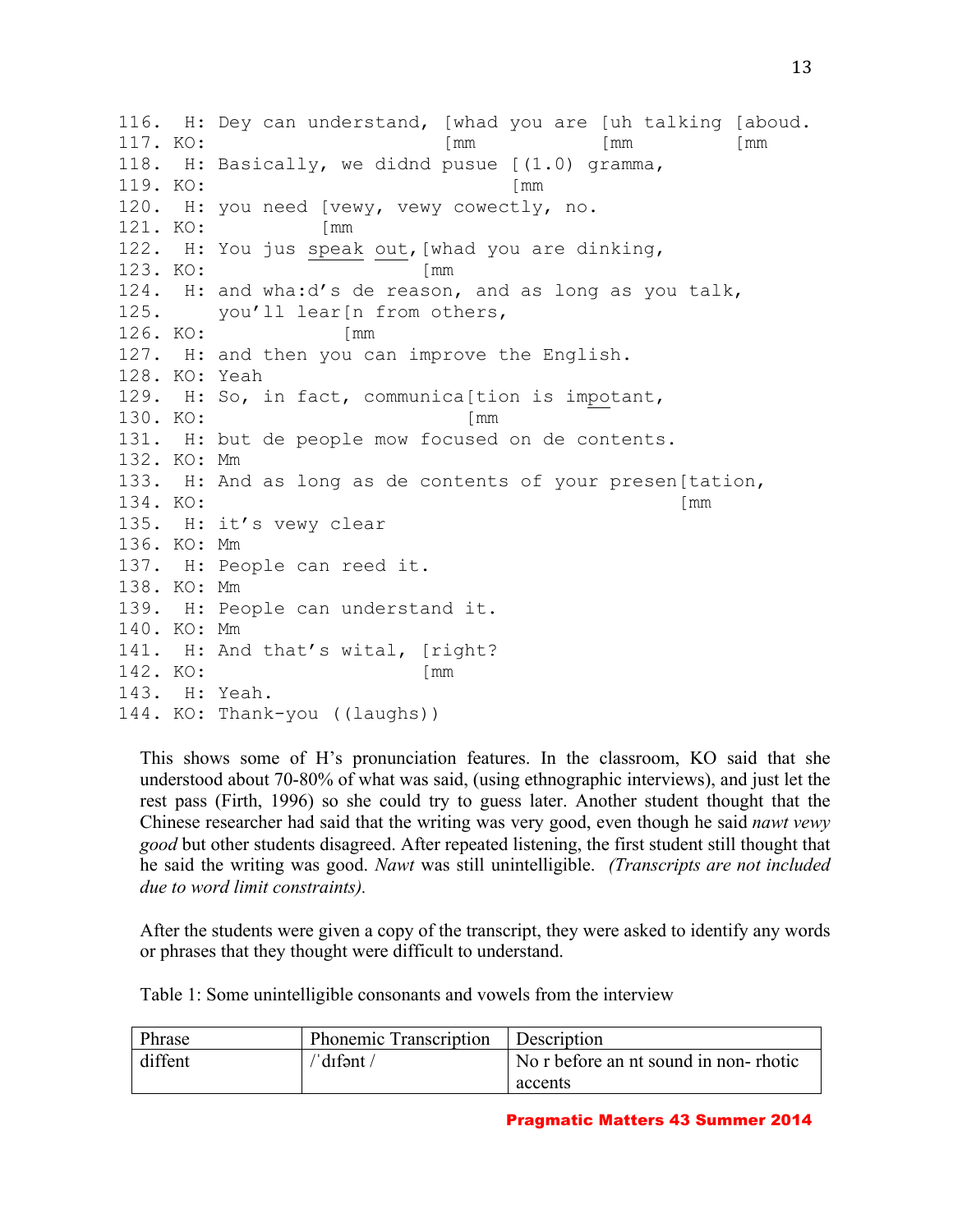| propetees            | /'prapoti: $z/$                | R is only pronounced<br>before<br>vowels in non-rhotic accents                       |  |  |  |  |
|----------------------|--------------------------------|--------------------------------------------------------------------------------------|--|--|--|--|
| very well            | /veri/                         | R is pronounced but the vowel length<br>shortened, making it sound like vew<br>well. |  |  |  |  |
| mow strayfowad       | /'mo:'streifowad/              | In rhotic accents r is dropped before a<br>break in words.                           |  |  |  |  |
| Though               | $/$ 'dov $/$                   | th (though)->d (Should be $\delta$ )                                                 |  |  |  |  |
| Someovdem            | /'səm əvdəm /                  | $th$ ->d                                                                             |  |  |  |  |
| Contentsere          | $/ken$ 'tentser /              | $th$ - $\geq$ s                                                                      |  |  |  |  |
| That's wital, right? | $/$ waito $/$                  | $v\rightarrow W$                                                                     |  |  |  |  |
| Lidle beder          | /'lɪdəl 'bedər/                | tt->d, lidle was understandable but<br>beder was not                                 |  |  |  |  |
| stibality            | /str ba:liti:/                 | $a \rightarrow i, i \rightarrow a$                                                   |  |  |  |  |
| presentation skalls  | $\sqrt{\,$ ska: $\frac{1}{s}}$ | i > a                                                                                |  |  |  |  |
| yis vewy clear       | $/$ jis/ $/$ vewi: $/$         | $i \rightarrow yi$                                                                   |  |  |  |  |
| Nawt care            | /'næot 'ker/                   | $o$ - $>$ aw                                                                         |  |  |  |  |

*Note: Phonemic transcription based on Collins & Mees, (2013).*

Dropping the r (elision) was problematic. H dropped his r's unless they were before vowel sounds, like in the word properties. This is called a non-rhotic pronunciation. Other problems were caused by th, and double t being pronounced as a d. Th is also an important factor in assimilation. double t, which both sound like a d. Furthermore, vowel variation, adding vowels, such as *nawt* (vowel epenthesis) and vowel lengthening were all difficult for the students to understand.

#### **Discussion**

One student said that she jumped over the word *vewy* and focused on the content words, whereas another student found it difficult to understand the content words because when a word was unintelligible there was a breakdown in understanding. This showed different student processing techniques. Therefore, to support both students, different listening activities could be developed. Initially listening to the audio files for key words, and ignoring the weak or grammatical forms. Then getting the students to discuss what they can understand. The weakness with this approach is that the students who are using bottom-up process struggle at this stage. Therefore, the second stage is to ask them to make their own transcript extracts, then they can compare and discuss the pronunciation patterns as well.

In their actual meetings, the students would sometimes not repair an unintelligible utterance and simply "let it pass" (Firth, 1996), and would not as Matsumoto (2011) stated, repair or refer back to them as their talk progressed. This was due to the local context and possibly also their competence and confidence too. Therefore, by using transcripts in the classroom provided a safe environment for the students to discuss their listening abilities and forge new strategies. They would like to try to ask more clarification and repair questions in their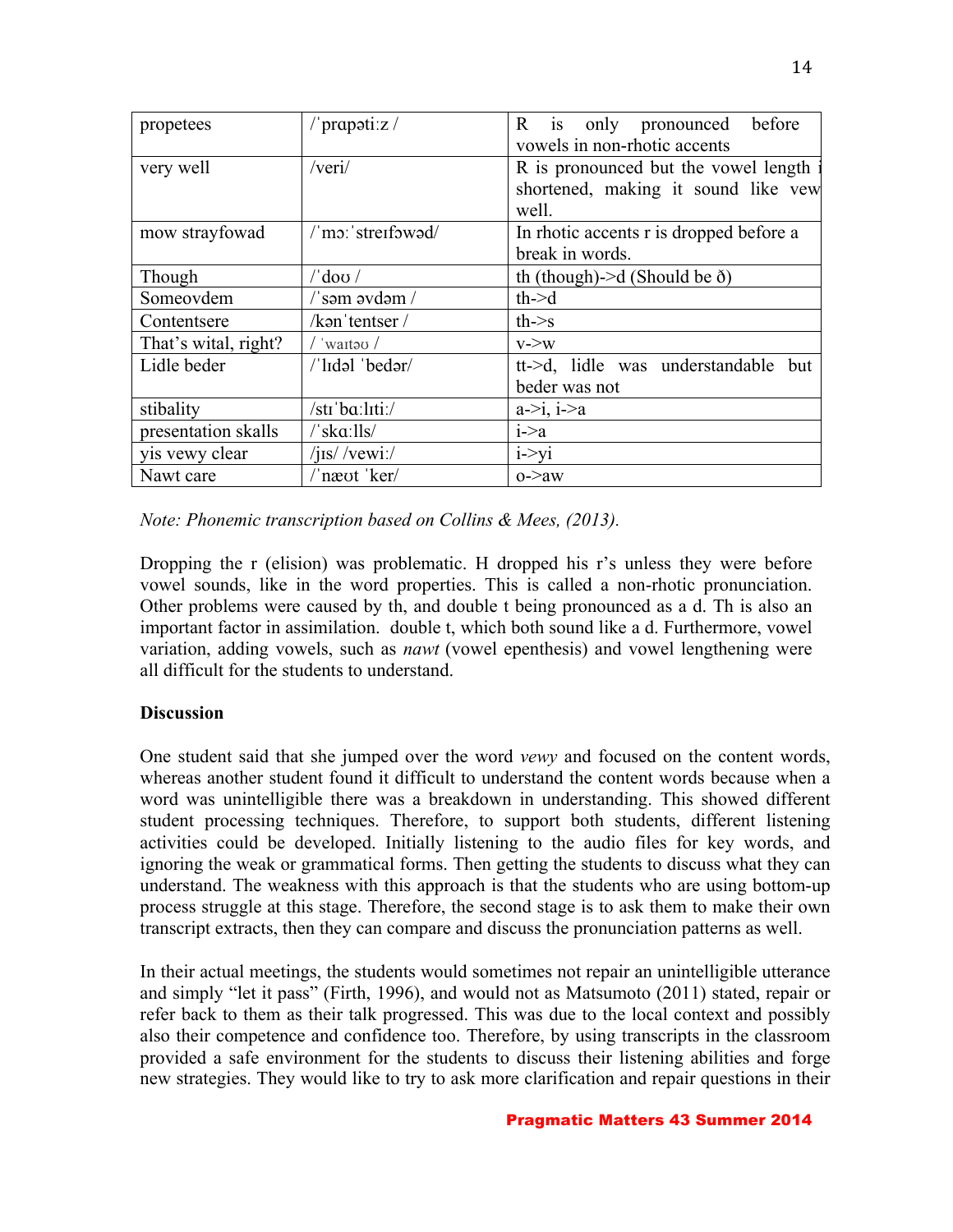meetings, and also listen to recordings of other native and non-native speakers so that they can build an understanding of the variety of pronunciation patterns that different speakers use.

#### **References**

Collins, B. & Mees, I. M. (2013). *Practical Phonetics and Phonology.* Oxon & New York: Routledge.

Goh, C. C. M., Burns, A. (2012). *Teaching Speaking: A Holistic Approach.* Cambridge: Cambridge University Press

Firth, A. (1996). The discursive accomplishment of normality: On 'lingua franca' English and conversation analysis. *Journal of Pragmatics*, 26, 237-259.

Garfinkel, H. & Sacks, H. ( 1970). On formal structures of practical actions. In J. C. McKinney & E. A. Tiryakian, (Eds.), *Theoretical Sociology* (pp. 338-66). New York: Appleton Century Crofts.

Heritage, J. (1997). Conversation analysis and institutional talk: analyzing data. In D. Silverman, (Ed.), *Qualitative Research: Theory, Method and Practice*. (pp. 161-182). London: Sage.

Heritage, J. (2004). Conversation Analysis and Institutional Talk. In R. Sanders & K. Fitch, (Eds.), *Handbook of Language and Social Interaction*. (pp. 103-146). Mahwah NJ: Erlbaum

Jenkins, J. (2002) A sociolinguistically-based, empirically researched pronunciation syllabus for English as an international language. *Applied Linguistics,* 23, 83-103.

Matsumoto, Y. (2011). Successful ELF Communications and Implications for ELT:

Sequential Analysis of ELF Pronunciation Negotiation Strategies. *The Modern Language Journal*, 95, 97-114.

Pickering, L. (2006). Current research on intelligibility in English as a lingua franca. *Annual Review of Applied Linguistics,* 26, 219-233.

Sacks, H. (1990). *Lectures on Conversation 1964-1972*. G. Jefferson (Ed.) with an introduction by E. Schegloff. Oxford: Basil Blackwell.

Schegloff, E. A. & Sacks, H. (1973). Opening up closings. *Semiotica* 7: 289-327. Seidlhofer, B. (2011). *Understanding English as a Lingua Franca*. Oxford: Oxford University Press.

Smith, L., & Nelson, C. (1985). International intelligibility of English: Directions and resources. *World Englishes,* 4, 333-342.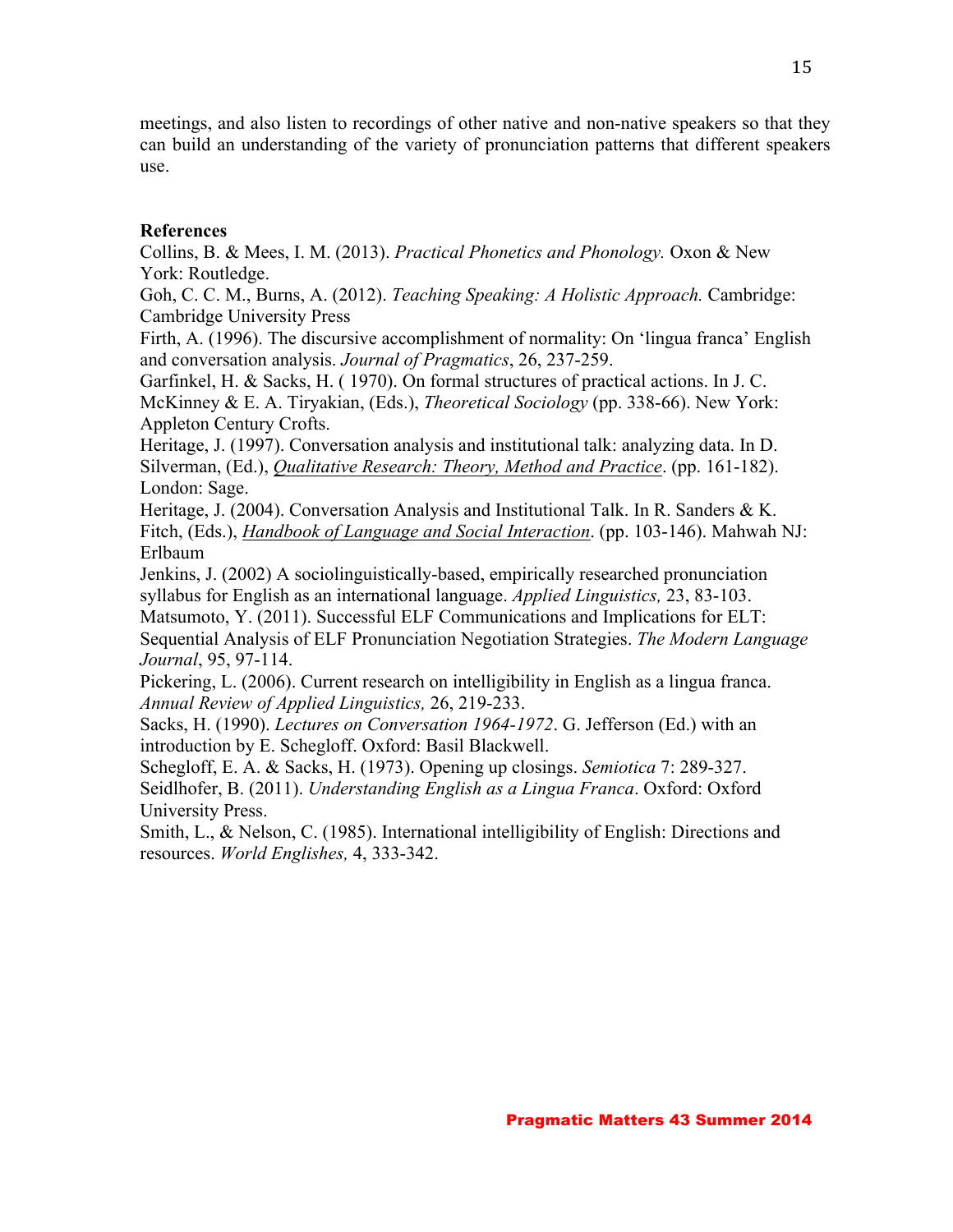## Prag-SIG at JALT 2014

The upcoming JALT international conference will be taking place from  $22<sup>nd</sup>$  to  $24<sup>th</sup>$ November at the Tsukuba International Congress Center (Epochal Tsukuba) Tsukuba, Ibaraki. As ever, the Prag-SIG is well represented at the conference. Take a look at the info below and make a note in your diaries for any sessions you want to attend. It looks like a packed schedule and I'm sure that you will find plenty of interest. (For those attending the conference, you may wish to book accommodation in Tsukuba, but the commute from central Tokyo (Akihabara) is only 45 minutes!!)

|                             |                                      |                     |                                                                                                                                      |                                                           |                   | Pres. |
|-----------------------------|--------------------------------------|---------------------|--------------------------------------------------------------------------------------------------------------------------------------|-----------------------------------------------------------|-------------------|-------|
| <b>Date</b>                 | <b>Time</b>                          | Room No.            | Presenter                                                                                                                            | <b>Title</b>                                              | Format            | No.   |
| <b>Nov 22</b><br>(Saturday) | 11:35<br>$AM -$<br>1:35<br><b>PM</b> | 1st Floor<br>Atrium | Glasgow,<br>Gregory Paul<br>- Meikai<br>University,<br>Urayasu<br>Campus;<br>Paller, Daniel<br>Leigh - Kinjo<br>Gakuin<br>University | Pragmatic<br>Information in<br>MEXT-Approved<br>Textbooks | Poster<br>Session | 277   |
| <b>Nov 22</b><br>(Saturday) | 11:35<br>$AM -$<br>1:35<br><b>PM</b> | 1st Floor<br>Atrium | Hamamoto,<br>Satoko -<br>Yasuda<br>Women's<br>University                                                                             | Corpus-Based<br><b>Findings During</b><br><b>FTD</b>      | Poster<br>Session | 422   |
| <b>Nov 22</b><br>(Saturday) | 1:20<br>$PM -$<br>2:20<br><b>PM</b>  | Rm 201 B            | Darr, Bryan -<br>Urawa<br>Gakuen; Sato,<br>Masanobu -<br>Keio<br>University                                                          | Fresh Research<br>and Practices<br>From Saitama           | Workshop          | 934   |
| <b>Nov 22</b><br>(Saturday) | 1:20<br>$PM -$<br>1:45<br><b>PM</b>  | Rm 407 A            | Koseki,<br>Kimiko -<br>Denenchofu<br>Futaba Junior<br>and Senior<br><b>High School</b>                                               | North American<br>Speakers'<br>Informal Email<br>Requests | Short<br>Paper    | 733   |
| <b>Nov 22</b>               | 3:35                                 | Rm 202 B            | Fujimoto,                                                                                                                            | Pragmatics SIG                                            | Short             | 830   |

## At a glance: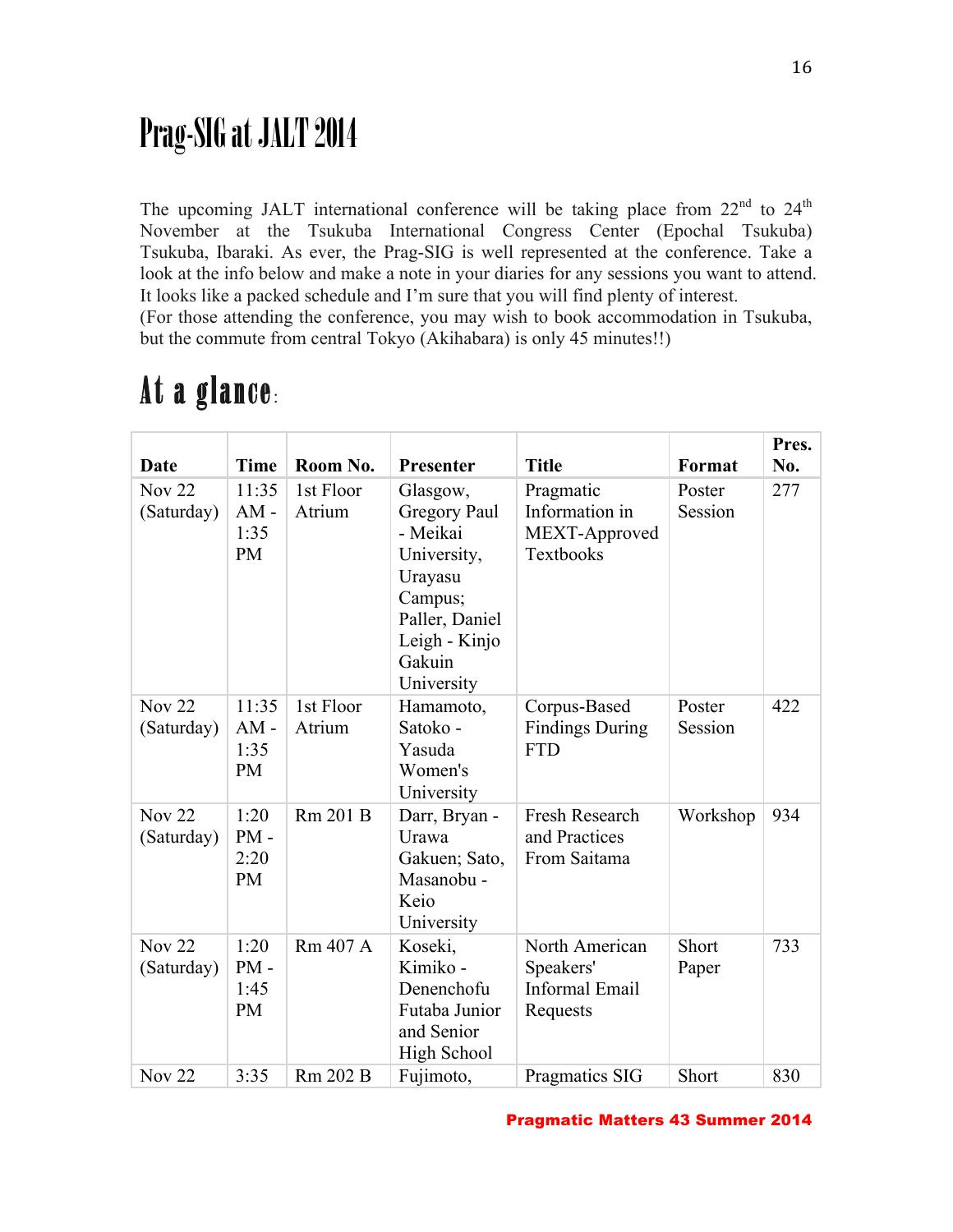| (Saturday)                    | $PM -$<br>4:20<br><b>PM</b>          |                        | Donna -<br>Osaka<br>Jogakuin<br>University                                                                                                                         | <b>AGM</b>                                              | Meeting        |     |
|-------------------------------|--------------------------------------|------------------------|--------------------------------------------------------------------------------------------------------------------------------------------------------------------|---------------------------------------------------------|----------------|-----|
| <b>Nov 22</b><br>(Saturday)   | 4:30<br>$PM -$<br>4:55<br><b>PM</b>  | Rm 401                 | Fukazawa,<br>Seiji -<br>Hiroshima<br>University;<br>Mierzejewska,<br>Megumi -<br>Seigakuin<br>University                                                           | Complaints by<br>Thai and<br>Japanese EFL<br>Learners   | Short<br>Paper | 589 |
| <b>Nov 22</b><br>(Saturday)   | 5:05<br>$PM -$<br>5:30<br><b>PM</b>  | Rm 401                 | Ishihara,<br>Noriko -<br>Hosei<br>University                                                                                                                       | A Marriage of<br>Peace Linguistics<br>and Pragmatics    | Short<br>Paper | 153 |
| <b>Nov 22</b><br>(Saturday)   | 5:40<br>$PM -$<br>7:10<br><b>PM</b>  | Rm 401                 | Okada,<br>Yusuke -<br>Osaka<br>University;<br>Siegel, Aki -<br>Rikkyo<br>University;<br>Siegel, Joe -<br>Oberlin<br>University                                     | Assessing L <sub>2</sub><br>Pragmatic<br>Development    | Forum          | 829 |
| Nov $23$<br>(Sunday)          | 12:25<br>$PM -$<br>1:55<br><b>PM</b> | Rm 201 A               | Greer, Tim -<br>Kobe<br>University;<br>Ikeda, Keiko -<br>Kansai<br>University;<br>Bysouth, Don<br>- Osaka<br>University;<br>Leyland,<br>Chris - Kobe<br>University | Conversation<br>Analysis Across<br><b>Borders</b>       | Forum          | 74  |
| Nov <sub>23</sub><br>(Sunday) | 2:10<br>$PM -$<br>2:35<br><b>PM</b>  | Convention<br>Hall 200 | Osuka, Naoko<br>- Meiji<br>University                                                                                                                              | Pragmatic<br>Transfer: Pre-<br>and Post-Study<br>Abroad | Short<br>Paper | 760 |
| Nov <sub>23</sub><br>(Sunday) | 2:45<br>$PM -$<br>3:10               | Convention<br>Hall 200 | Trent,<br>Nobuko -<br>Aoyama                                                                                                                                       | Politeness:<br>Speaker's<br>Information                 | Short<br>Paper | 358 |